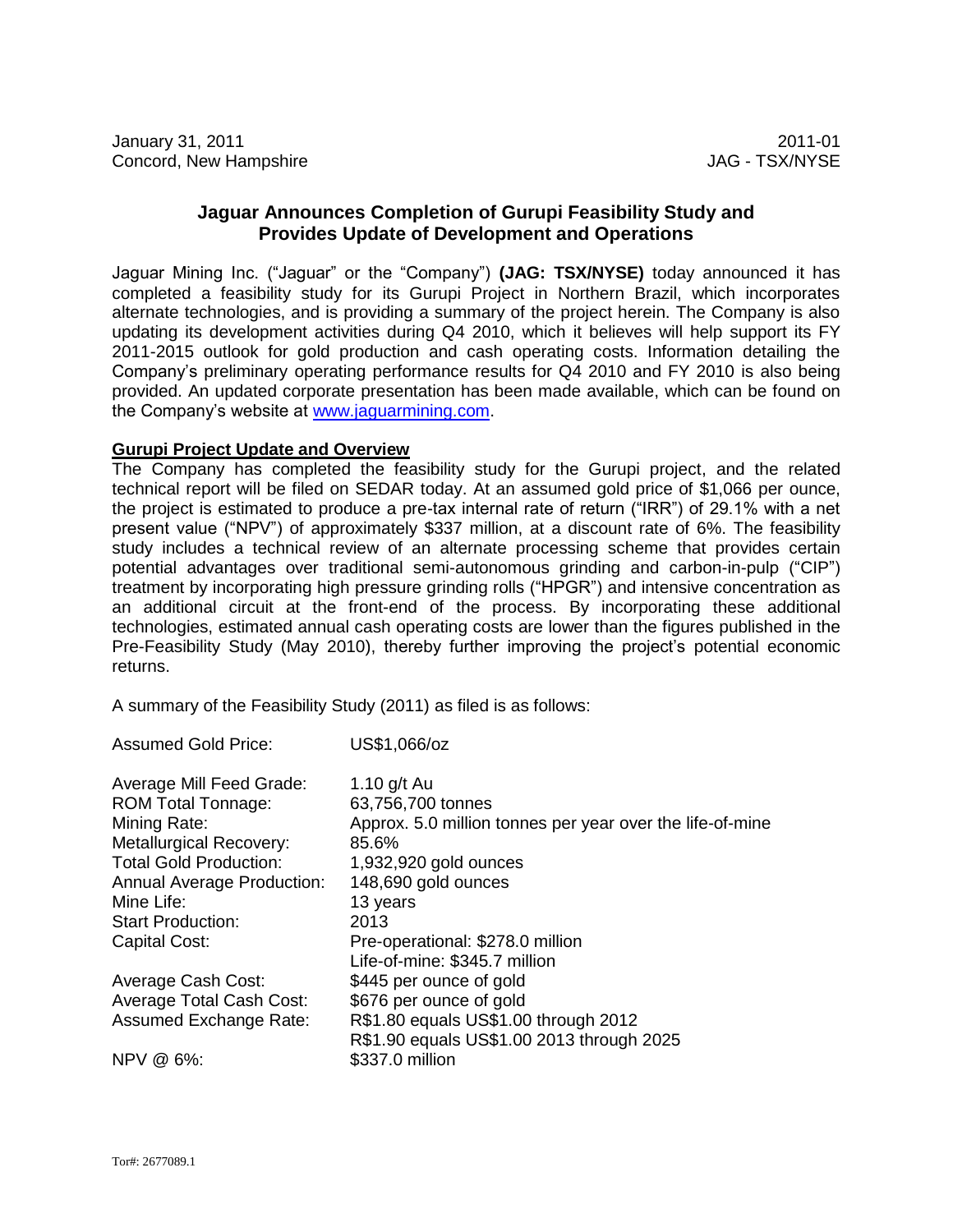After-tax IRR: 29.1% Cumulative Cash Flow: \$639.3 million after tax Payback: 3.5 years

A table of sensitivities is included in the feasibility study to illustrate the impact of key factors such as capital cost, operating expenses, gold prices, exchange rates and recovery rates on the NPV and IRR. As shown in the table of sensitivities, at current gold prices in excess of \$1,300 per ounce, the NPV @ 6% would be over \$550 million with an after-tax IRR of approximately 42%.

Based on an estimated 69,887,500 tonnes at an average grade of 1.12 grams per tonne, Gurupi contains total gold mineral resources of 2,518,170 ounces. The project has an additional 616,630 ounces of gold categorized as inferred resources, based on 18,676,700 tonnes at an average grade of 1.03 grams per tonne. As determined within the feasibility study, the Gurupi project has probable gold reserves of 2,327,930 ounces, based on 63,756,700 tonnes at an average grade of 1.14 grams per tonne. Gold reserves are included in the gold mineral resources as noted. The average waste-to-ore stripping ratio is estimated at 3.94.

The feasibility study was prepared for Jaguar by TechnoMine Services, LLC ("TechnoMine") under the guidance of Ivan C. Machado, M.Sc., P.E., P.Eng., Principal of TechnoMine. Mr. Machado is a Qualified Person as such term is defined in NI 43-101. Actual operating costs, production and economic returns may differ materially from those anticipated by the feasibility study, and depend on a variety of factors, some of which are outside the control of the Company.

The Company is continuing with the work to enable the Gurupi project to receive an installation license. In addition to site preparation and other activities, the Company plans to conduct a 30,000 meter drill program on targets in close proximity to the main ore bodies identified in the feasibility study. Based on existing drill results from these nearby targets, management believes the mineral resource base for the project could increase. The basis is in-part tied to a study conducted by SRK Global ("SRK"), which recently completed an independent assessment of the Gurupi project. SRK's team noted a significant area of potential gold mineralization not contained in the project's current indicated mineral resource base. Management estimates the cost of this additional program will total approximately \$12 million. This effort will include infrastructure development, drilling, metallurgical testing and technical analysis.

At the conclusion of the work program, the Company will determine whether to proceed with construction as outlined in the recently completed feasibility study, or if warranted, to increase the scope and scale of the project based on the additional drilling results and other analyses. Jaguar expects to reach a final determination later in 2011.

Commenting on the Company's accomplishments, Mr. Daniel R. Titcomb, Jaguar's President and Chief Executive Officer stated, "The completion of the Gurupi feasibility study, which incorporates HPGR and intensive concentration systems, and reduces life-of-mine operating costs, produces an even more favorable valuation than presented in the pre-feasibility study completed in May 2010. The Gurupi feasibility study clearly demonstrates the project's value to Jaguar's stakeholders and we continue to advance the project on-schedule, which we believe will significantly improve our growth and cost profile. With further drilling on the recently identified mineralized zones near the planned open pits, we believe there is potential for additional upside from this project."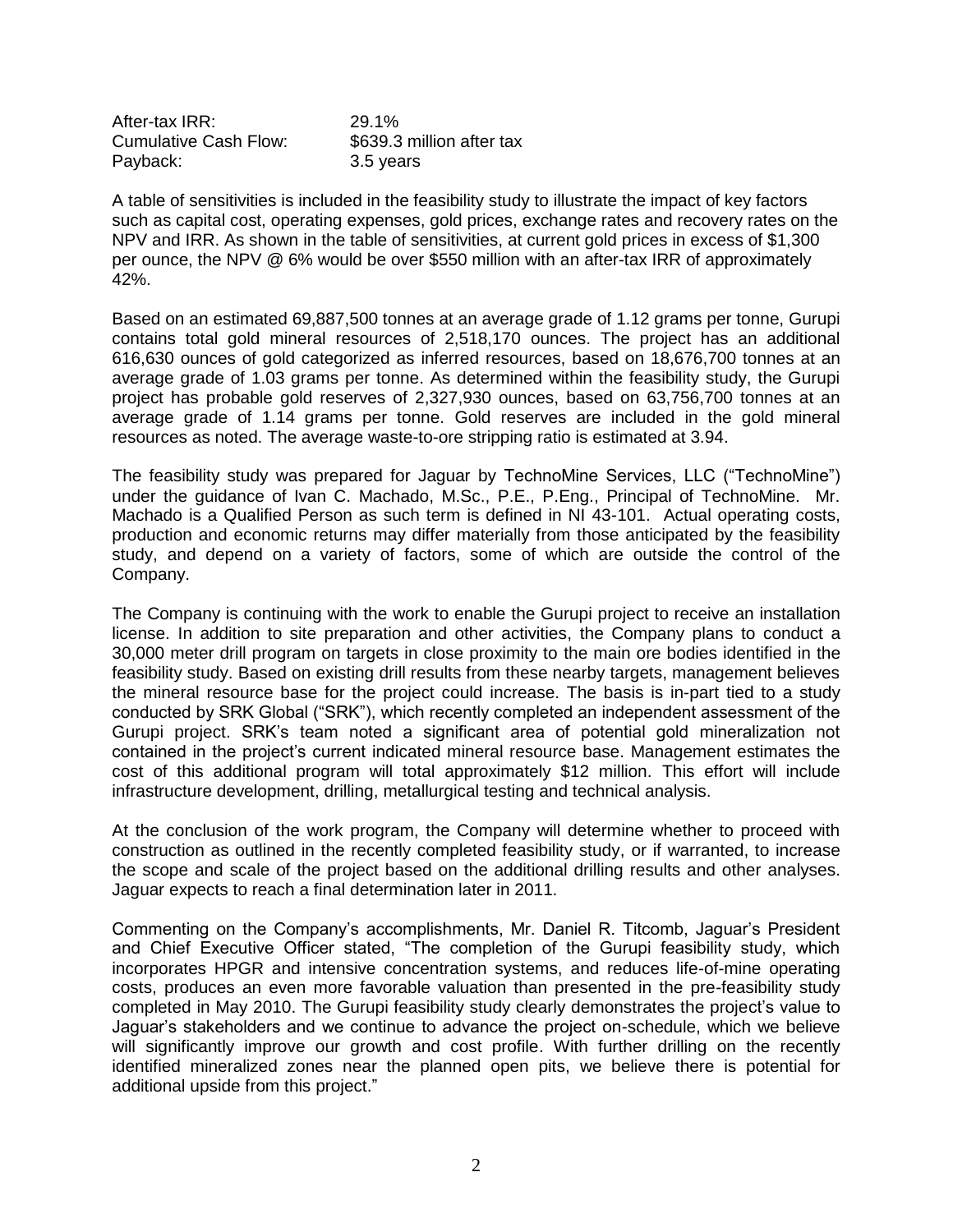Mr. Titcomb further added, "During the second half of 2010, we put forth a greater emphasis on underground development to overcome the technical issues which impacted production. As a result of the efforts we implemented, today we have greater development and flexibility to meet our production plan."

# **Consolidated Underground Development**

The Company's primary focus during 2010 was to signficantly increase underground development at each of its underground operating mines, which is essential to meeting forward goals. During Q4 2010, the Company intensified its underground development program at each of its operations in southern Brazil, which diverted some personnel and equipment resources away from primary ore production. For the year, total underground development at its four primary mines advanced 17.3 km, an increase of 29% over that achieved in 2009. An additional 1.5 km of development was achieved during 2010 at the Palmital mine, which supplies ore to the Paciência operation.

|                                | <b>Turmalina</b> | St. Isabel | Pilar | Caeté |
|--------------------------------|------------------|------------|-------|-------|
| Dec - 31 - 2009                |                  |            |       |       |
| Development added in year (Km) | 5.1              | 5.5        | 1.6   | 1.2   |
| Number of Stopes               | 7                | 6          | 3     |       |
| Number of Faces                | 12               | 13         | 5     |       |
| Est. Dilution Rate at year-end | 30%              | 12%        | 15%   |       |
|                                |                  |            |       |       |
| Dec - 31 - 2010                |                  |            |       |       |
| Development added in year (Km) | 5.9              | 5.5        | 3.3   | 2.5   |
| Number of Stopes               | 10               | 9          | 5     |       |
| Number of Faces                | 15               | 16         | 10    | 6     |
| Est. Dilution Rate at year-end | 16%              | 12%        | 16%   | 20%   |

Notes: Dilution is a volume metric estimation for 2010 with full reconcilation pending. During 2009, Caeté was under development.

Consolidated underground development during Q4 2010 totaled 4.9 km, bringing the 2010 yearly total to 18.8 km, reflecting the Company's business plan. To date, Jaguar has installed nearly 70 km of underground development at its southern operations. At of the end of January 2011, the Company had a total of 47 working faces from 28 developed stopes in its primary four underground mines, compared to 30 working faces in 16 developed stopes at the end of Q3 2010.

### **Consolidated Operations, FY 2010 and Q4 2010**

A discussion of the performance and initiatives at each of the Company's main production centers (Turmalina, Paciência and Caeté) is provided below. Jaguar currently expects to release its Q4 and FY 2010 financial results on March 22, 2011.

For the full year 2010, Jaguar produced 137,866 ounces of gold (a decline of 11% from 155,102 ounces in 2009) at an average cash operating cost of \$732 per ounce, an increase of 57% from \$468 per ounce. The decline in production was principally due to the change in mining methods at Turmalina described below as well as the absence of any production from the Company's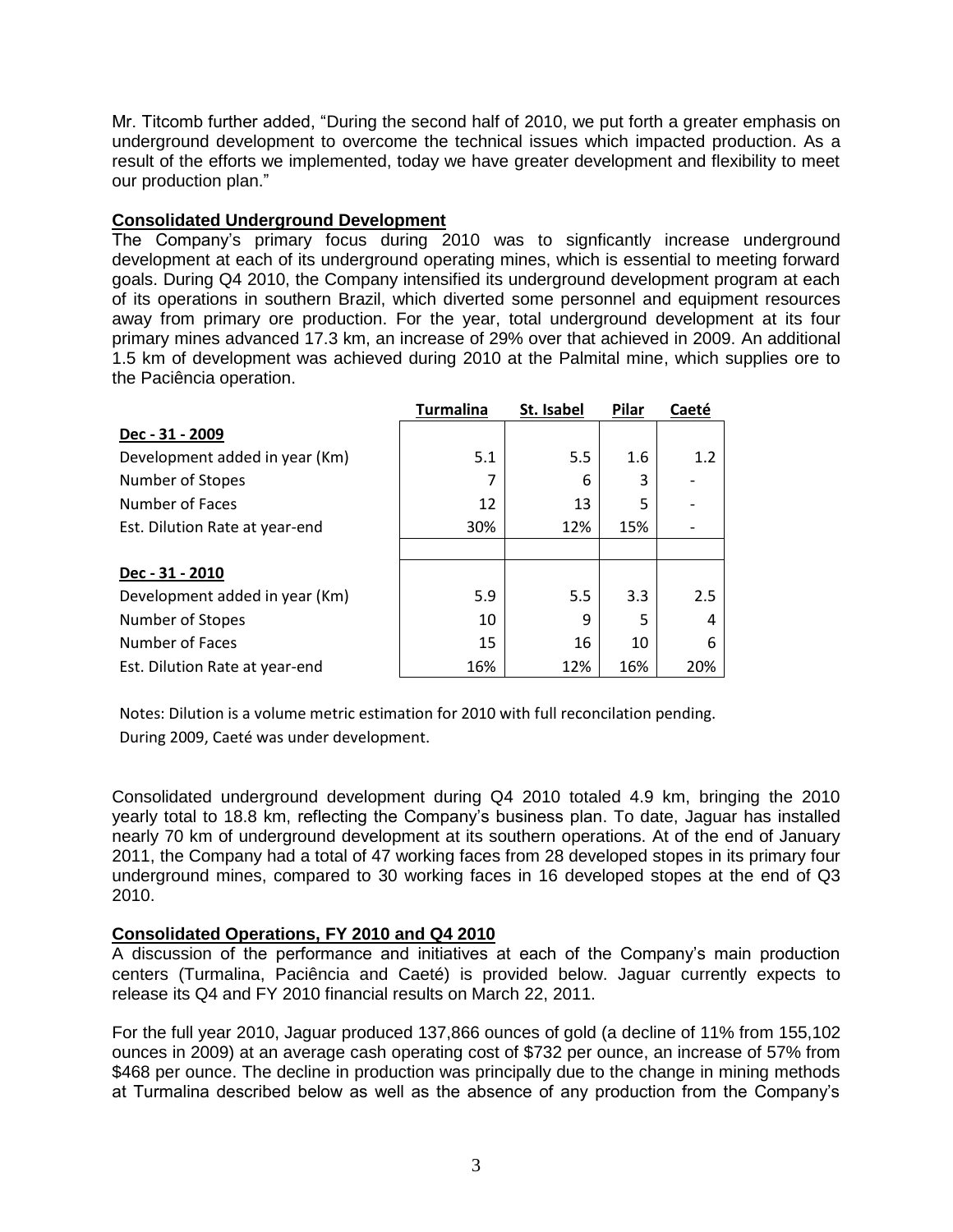Sabará operation, which has been idle since late-2009. Per-ounce cash operating costs were higher than those recorded during 2009 principally due to a significantly stronger Brazilian real against the US dollar, as well as geo-mechanical issues encountered in Ore Body A at the Turmalina operation, which elevated dilution and significantly reduced feed grades into the processing plan. Costs were also higher due to start-up issues at the Company's new Caeté Operation, where lower grade ore was utilized during the commissioning phase. During Q4 2010, Jaguar produced 34,681 ounces of gold at an average cash operating cost of \$762 per ounce.

A summary of production and cash operating costs for FY 2009 and estimated for FY 2010, by operation, is as follows:

| 2009 and 2010 Gold Production and Cash Operating Costs, By Operation (oz) |                   |                            |                   |                            |  |  |  |  |  |
|---------------------------------------------------------------------------|-------------------|----------------------------|-------------------|----------------------------|--|--|--|--|--|
|                                                                           | Actual            | Actual                     | Preliminary       | Preliminary                |  |  |  |  |  |
| <b>Operation</b>                                                          | 2009              | 2009                       | 2010              | 2010                       |  |  |  |  |  |
|                                                                           | <b>Production</b> | <b>Cash Operating Cost</b> | <b>Production</b> | <b>Cash Operating Cost</b> |  |  |  |  |  |
|                                                                           | (oz)              | (\$/oz)                    | (oz)              | (\$/oz)                    |  |  |  |  |  |
| Turmalina                                                                 | 82,071            | \$424                      | 59,481            | \$774                      |  |  |  |  |  |
| Paciência                                                                 | 66,671            | \$502                      | 59,287            | \$670                      |  |  |  |  |  |
| Caeté                                                                     |                   |                            | 19,099            | \$792                      |  |  |  |  |  |
| Sabará                                                                    | 6,360             | \$680                      |                   |                            |  |  |  |  |  |
| Total                                                                     | 155,102           | \$468                      | 137,866           | \$732                      |  |  |  |  |  |

*Note: Preliminary 2010 cash operating costs based on R\$1.76 per \$1.00 exchange rate.* 

 *The 2009 exchange rate was R\$2.04 per \$1.00.*

 *Totals may not add due to rounding.*

In Q4 2010, Jaguar sold 34,134 ounces of gold at an average realized price of \$1,306 per ounce. This produced an average cash operating margin of \$544 per ounce.

For the 12 months ended December 31, 2010, the Company sold 140,530 ounces of gold at an average realized price of \$1,206, compared to 143,698 ounces at an average realized price of \$979 per ounce in 2009. This produced an average cash operating margin of \$474 per ounce in 2010, a decrease of \$37 per ounce or approximately 4% from an average cash operating margin of \$511 per ounce in 2009.

# **Details by Operation**

### *Turmalina*

During Q4 2010, Turmalina produced 10,275 ounces of gold at a cash operating cost of \$899 per ounce, a decline of 6,075 ounces from the 16,350 ounces produced in Q3 2010. Despite the decline in production, average cash operating costs declined slightly from Q3 2010 cash operating costs of \$912 per ounce. Q4 2010 cash operating costs were primarily impacted by lower-than-planned tonnage and lower ROM grades, which averaged 2.92 grams per tonne in Q4 2010 compared to 2.91 grams per tonne in Q3 2010. Tonnage into the mill during Q4 2010 of 142,765 tonnes was down 28% from 199,608 tonnes in Q3 2010, primarily as a consequence of the focus on forward development in the Ore Body A ore shoot as previously described. On an annual basis, in 2010 Turmalina produced 59,481 ounces of gold (a decline of 28% from 82,071 ounces in 2009) at a cash operating cost of \$774 per ounce (an increase of 83% from \$424 in 2009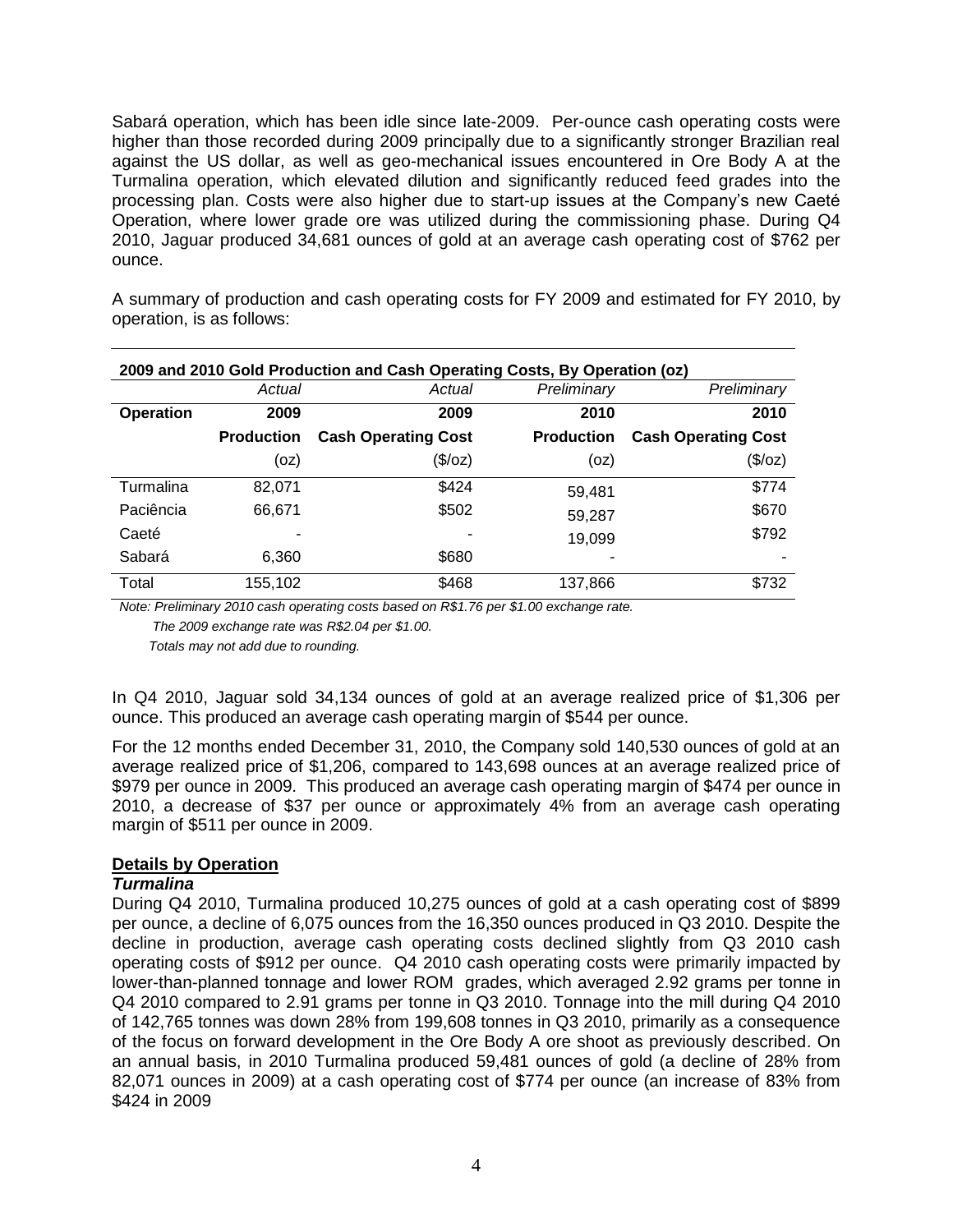At the beginning of Q4, the Company appointed a new general manager at the Turmalina Operation and also installed a new mine superintendant. For the reasons described above, in Q4 2010 management elected to deploy additional personnel and equipment to enhance forward development in Ore Body A at the expense of producing and processing higher tonnage. In addition, for safety considerations, the backfilling of all open stopes previously mined using the selective stoping technique in Ore Body A was completed in Q4 2010. This backfilling exercise had previously delayed the mining of the high-grade temporary pillars that had been left in place in Ore Body A as natural structural supports for the mine. These pillars will be mined selectively throughout the year.

As previously communicated by the Company in August 2010, the Company initiated steps to convert the mining method at Turmalina from selective stoping to cut-and-fill in Ore Body A in Q2 2010. During Q4, the Company accelerated underground development, achieving over 1.7 km of new development, which represents the highest quarterly rate in the history of the Turmalina operation and was more than 25% higher than the rate of development achieved on a quarterly basis during the first half of 2010. Management continues to believe the conversion in mining methods should be principally completed during Q1 2011. Test mining in the panels now being developed in Ore Body A has also demonstrated a significant improvement in controlling dilution, with dilution in these tests averaging approximately 16% compared to ranges over 50% at time using selective sub-level stoping at the deeper elevations.

As of the end of January, the Company was producing ore from 15 faces in 10 developed stopes, one-third of which are in Ore Body A. By comparison, throughout much of Q4 2010, there were virtually no working faces or stopes in production in this ore shoot, as the effort was focused on forward mine development.

### *Paciência*

In Q4 2010, Paciência produced 13,808 ounces of gold at an average cash operating cost of \$628 per ounce, compared to production of 16,526 ounces at a cash operating cost of \$695 per ounce in Q3 2010. The primary reason for the decline in Paciência gold output from the prior quarter was tied to the Company's decision to cease ore shipments from the Pilar mine to the Paciência CIP plant in the fourth quarter and instead to divert the tonnage to the new Caeté regional processing plant, which completed its commissioning phase in Q3 2010. Cash operating costs in Q4 2010 declined at the Paciência plant by \$67 per ounce or by approximately 10% from those recorded in Q3 2010. On an annual basis, in 2010 Paciência produced 59,287 ounces of gold (a decline of 10% from 66,671 ounces in 2009) at an average cash operating cost of \$670 per ounce from \$502 in 2009. The year-on-year decline in production principally resulted from a slight decline in feed grades as well as the Company's decision to re-direct ore from Pilar to the new Caeté processing plant during November.

The average feed grade into the Paciência processing during Q4 2010 plant was 3.57 grams per tonne, the highest of any quarter in 2010 and produced the lowest cash operating costs recorded of any quarter during the year. The average ROM grade from the Santa Isabel Mine was 3.69 grams per tonne in Q4 2010 compared to an average of 2.97 grams per tonne during the first nine months of 2010, a significant improvement.

Combined underground development for the mines now supplying the Paciência CIP plant totaled 1.5 km during Q4 2010. Efforts to bring the new Ouro Fino mine into production in 2011 continued on plan with completion of the ramp into the mineralization in Q4.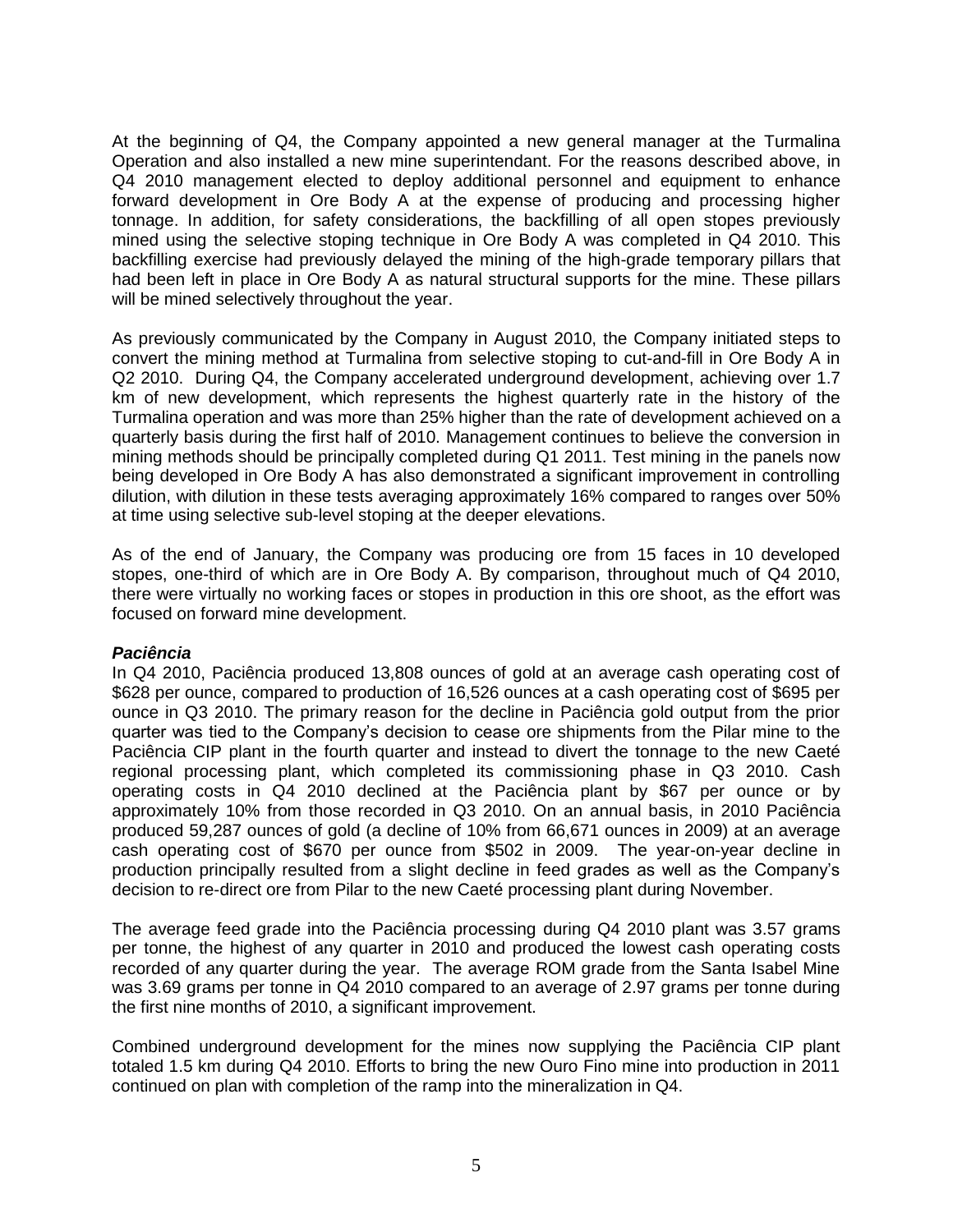In addition to these Q4 development efforts, a portion of the Company's new mining equipment package, which includes the use of a fleet of smaller equipment to access the narrower sections of high grade zones in order to better control dilution in the St. Isabel mine, has been received and deployed. All of the new equipment is expected to be received and integrated into mining operations during the first half of 2011. Management believes this additional equipment, along with the existing in-place development at St. Isabel, and the added tonnage from Ouro Fino, should largely offset the shifting of the tonnage from Pilar in meeting Paciência's forward production targets.

The St. Isabel mine has 16 working faces in nine developed stopes, at the end of January, 2011, approximately 50% greater than the number that were fully developed at the end of Q3 2010.

# *Caeté*

The Caeté facility completed its first full quarter of operations in Q4 2010 and produced 10,599 ounces of gold at an average cash operating cost of \$804 per ounce during the quarter. Operations at the CIP processing plant were curtailed in October in order to replace the waste discharge pump system, which failed during the plant's commissioning phase. Tonnage into the mill during Q4 totaled 147,344 tonnes at an average feed grade of 2.84 grams per tonne. Feed grades during Q4 continued to be influenced by the large stockpile of low-grade development grade ore, which is from the adjacent Roça Grande mine.

During Q4 2010, underground development at the Pilar and Roça Grande mines totaled 1.6 km. For the full year, a total of 5.9 km of underground development was installed at these two mines.

Combined, the Pilar and Roça Grande mines at the end of January 2011 has 16 working faces in nine developed stopes, compared to 10 faces in 5 stopes at the end of Q3 2010.

### **2011-2015 Outlook**

The Company estimates its 2011 gold production will total between 195,000 and 205,000 ounces. Production is expected to be lowest in Q1 and then increase in the second half of 2011. Average cash operating costs for 2011 are estimated to be between \$660 and \$700 per ounce, with costs at the high end of the range in Q1 and then lower throughout the year as quarterly production increases. This cost estimate is based on an assumed exchange rate of R\$1.70 per \$1.00.

The Company estimates that with the contribution of the Gurupi Project, gold production is expected to range between 435,000 and 460,000 ounces by 2014 and consolidated cash operating costs by 2014 could be reduced by approximately \$100 per ounce from those estimated for 2011. For information concerning annual production, cash operating and our assumptions, please see the Company's updated corporate presentation, which is available on its website at www.jaguarmining.com.

### **About Jaguar**

Jaguar is a junior gold producer in Brazil with operations in a prolific greenstone belt in the state of Minas Gerais and is developing the Gurupi Project in northern Brazil in the state of Maranhão. Based on its development plans, Jaguar is one of the fastest growing gold producers in Brazil. The Company is actively exploring and developing additional mineral resources at its approximate 575,000-acre land base in Brazil. Additional information is available on the Company's website at [www.jaguarmining.com.](http://www.jaguarmining.com/)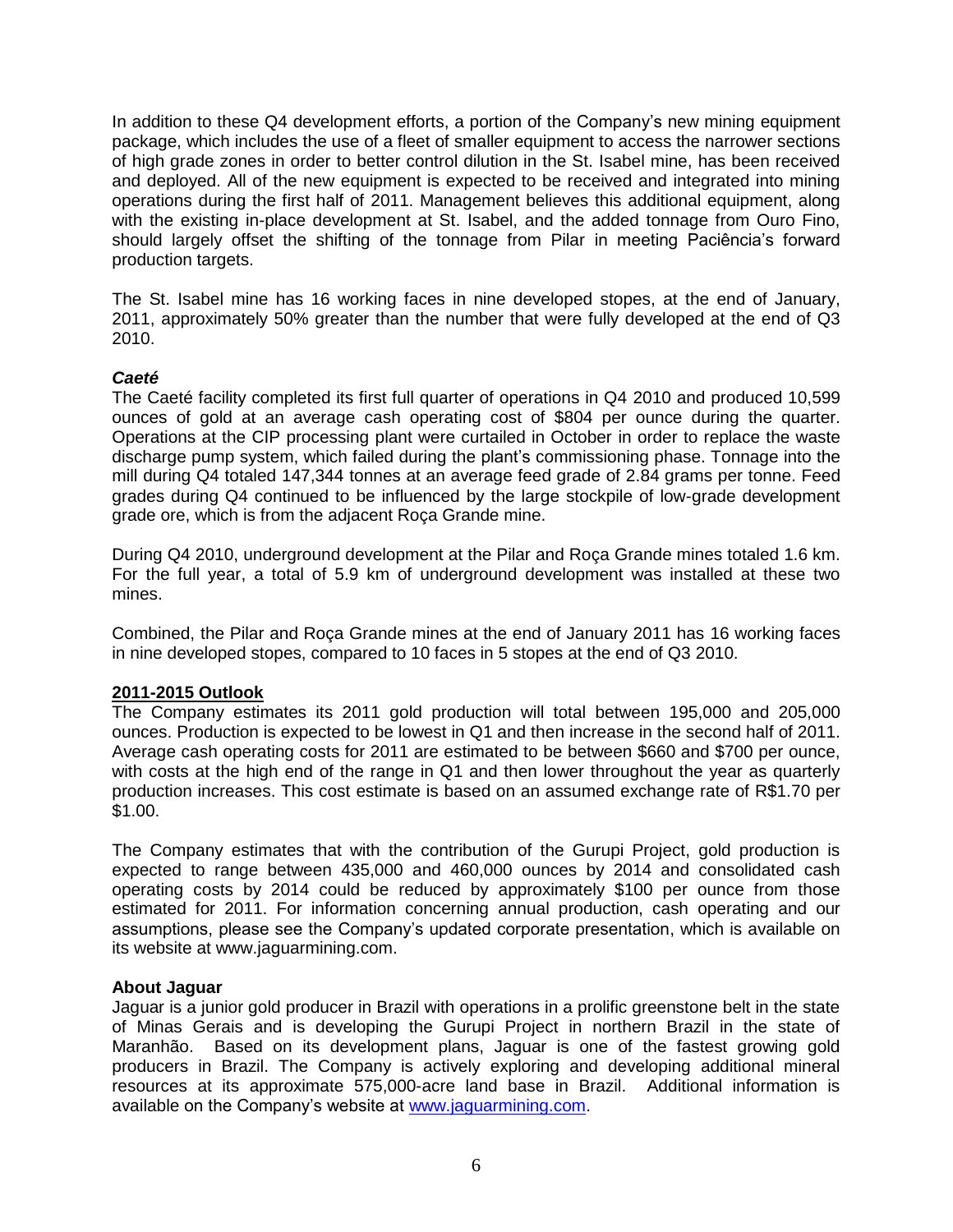## **For Information:**

#### **Investors and analysts: Media inquiries:**

Bob ZwernemanVice President Corporate Development and Director of Investor Relations 603-224-4800 [bobz@jaguarmining.com](mailto:bobz@jaguarmining.com)

Valéria Rezende DioDato Director of Communication 603-224-4800 [valeria@jaguarmining.com](mailto:valeria@jaguarmining.com)

#### **Non-GAAP Performance Measures**

The Company has included the non-GAAP performance measures discussed below in this press release. These non-GAAP performance measures do not have any standardized meaning prescribed by Canadian GAAP ("GAAP") and, therefore, may not be comparable to similar measures presented by other companies. The Company believes that, in addition to conventional measures prepared in accordance with GAAP, these non-GAAP measures provide certain investors with additional information that will better enable them to evaluate the Company's performance. Accordingly, these non-GAAP measures are intended to provide additional information and should not be considered in isolation or as a substitute for measures of performance prepared with GAAP.

The Company has included cash operating cost per ounce processed because it believes these figures are a useful indicator of a mine's performance as they provide: (i) a measure of the mine's cash margin per ounce, by comparison of the cash operating costs per ounce to the price of gold; (ii) the trend in costs as the mine matures; and, (iii) an internal benchmark of performance to allow for comparison against other mines.

#### **Forward Looking Statements**

Certain statements in this press release constitute "forward-looking statements" within the meaning of the U.S. Private Securities Litigation Reform Act of 1995 and Canadian securities legislation. This press release contains forward-looking statements, including statements concerning gold production estimates,projected cash operating costs and future financing alternatives. Forward-looking statements involve known and unknown risks, uncertainties and other factors, which may cause the actual timing of commissioning, production and results of operations to be materially different from any future results or performance expressed or implied by the Forward-Looking Statements. These factors include the inherent risks involved in the exploration and development of mineral properties, the uncertainties involved in interpreting drilling results and other geological data, fluctuating gold prices and monetary exchange rates, the possibility of project cost delays and overruns or unanticipated costs and expenses, uncertainties relating to the availability and costs of financing needed in the future, uncertainties related to production rates, timing of production and the cash and total costs of production, changes in applicable laws including laws related to mining development, environmental protection, and the protection of the health and safety of mine workers, the availability of labour and equipment, the possibility of labour strikes and work stoppages and changes in general economic conditions. Although the Company has attempted to identify important factors that could cause actual actions, events or results to differ materially from those described in forward-looking information, there may be other factors that cause actions, events or results to differ from those anticipated, estimated or intended. These forward-looking statements represent the Company's views as of the date hereof. Subsequent events and developments could cause the Company's views to change. The Company does not undertake to update any forward-looking statements, either written or oral, that may be made from time to time by or on behalf of the Company subsequent to the date of this discussion other than as required by law. For a discussion of important factors affecting the Company, including fluctuations in the price of gold and exchange rates, uncertainty in the calculation of mineral resources, competition, uncertainty concerning geological conditions and governmental regulations and assumptions underlying the Company's forward-looking statements, see the "CAUTIONARY NOTE" regarding forward-looking statements and "RISK FACTORS" in the Company's Annual Information Form for the year ended December 31, 2009 filed on System for Electronic Document Analysis and Retrieval and available at http://www.sedar.com and the Company's Annual